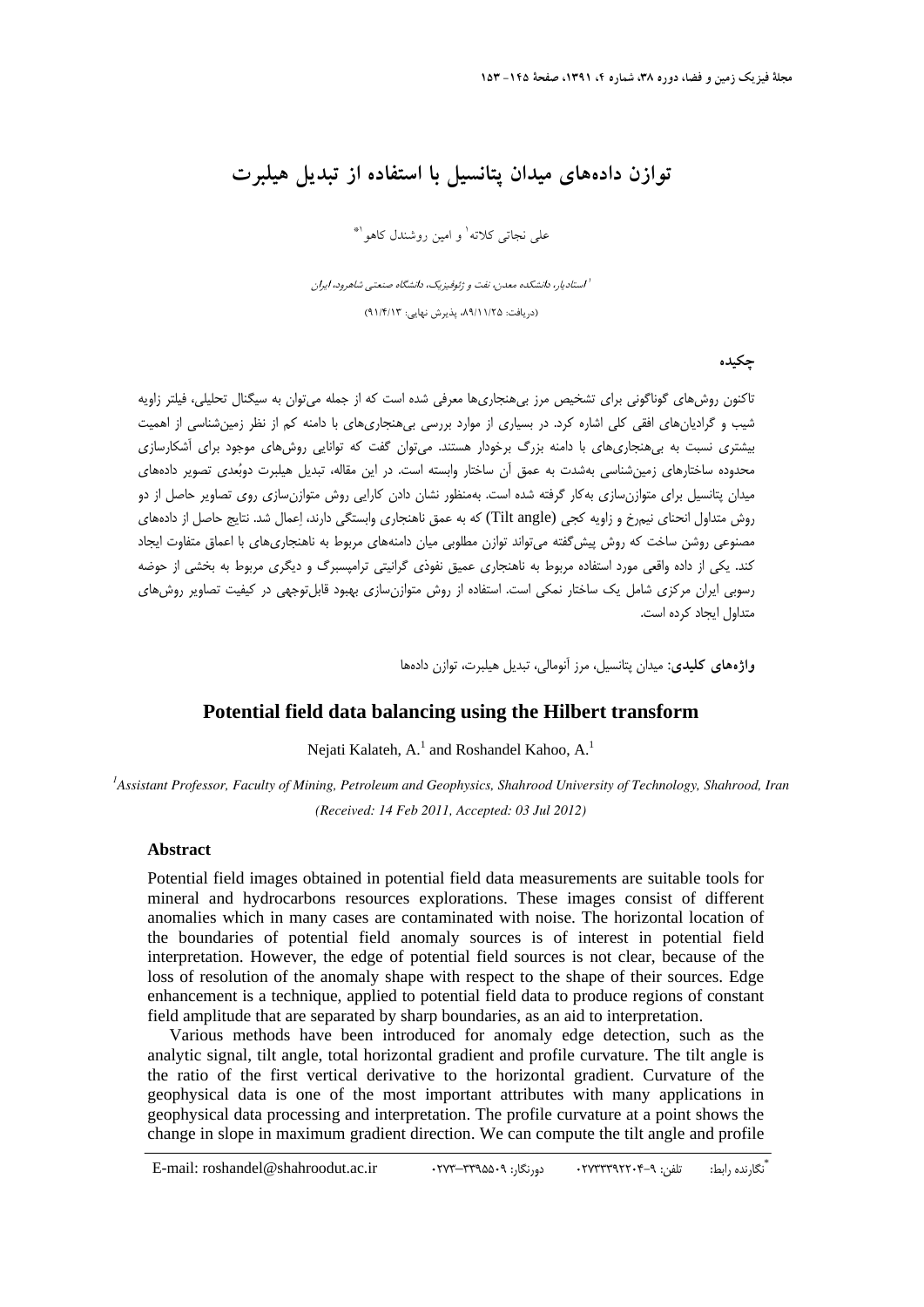curvature by Eq. (1) and Eq. (2), respectively.

$$
T = \tan^{-1} \left( \frac{\frac{\partial f}{\partial z}}{\sqrt{\left( \left( \frac{\partial f}{\partial x} \right)^2 + \left( \frac{\partial f}{\partial y} \right)^2 \right)}} \right)
$$
  
\n
$$
PRC = \frac{\frac{\partial^2 f}{\partial x^2} \left( \frac{\partial f}{\partial x} \right)^2 + 2 \frac{\partial^2 f}{\partial x \partial y} \frac{\partial f}{\partial x} \frac{\partial f}{\partial y} + \frac{\partial^2 f}{\partial y^2} \left( \frac{\partial f}{\partial y} \right)^2}{\frac{\partial^2 f}{\partial y^2} \left( \frac{\partial f}{\partial y} \right)^3}
$$
(2)

where, *f* is potential field and

$$
p = \left(\frac{\partial f}{\partial x}\right)^2 + \left(\frac{\partial f}{\partial x}\right)^2\tag{3}
$$

In many cases of geological interpretation of potential field data, the study of lowamplitude anomalies is more important than the high-amplitude anomalies. However, most existing methods for determining the lateral expansion of geological structure are sensitive to amplitude of the potential data. Amplitude of potential field data has a direct relationship with depth of the geological structure. So we can say that the efficiency of methods to detect geological structures severely depends on the depth of geological structures. Automatic gain control filters can construct the balanced image of all anomalies by assigning the computed gain of each window of the data to the center of it. In this paper, we used two-dimensional Hilbert transform to balance the image of potential field data as Eq. (4).

$$
IMG_b = \frac{IMG}{k + \sqrt{H_x^2 \left( IMG \right) + H_y^2 \left( IMG \right) + IMG^2}}
$$
\n
$$
\tag{4}
$$

Where,  $H_x$  and  $H_y$  are 2-D Hilbert transforms of image in *x* and *y* directions, respectively.

In order to show the efficiency of proposed method to balance the potential field images, we test the method on two usual edge detection methods entitled as profile curvature and the tilt angle filter. We used a model with three anomalies with various depths as the synthetic model. Results from synthetic data showed that the profile curvature and the tilt angle filter cannot detect the edges of the deep anomalies as well as shallow anomalies. By applying the 2-D Hilbert transform based balancing method on images of common method the resolution of detected edges of anomalies for deep and shallow anomalies are balanced. We used the gravity anomalies related to granite intrusion at Trompsburge, South Africa and salt dome at sedimentary basin, Center of Iran as real data. Balancing method improved significantly the images resulted from profile curvature and the tilt angle filter.

**Key words:** Potential field, Anomaly edge, Hilbert transform, Data balancing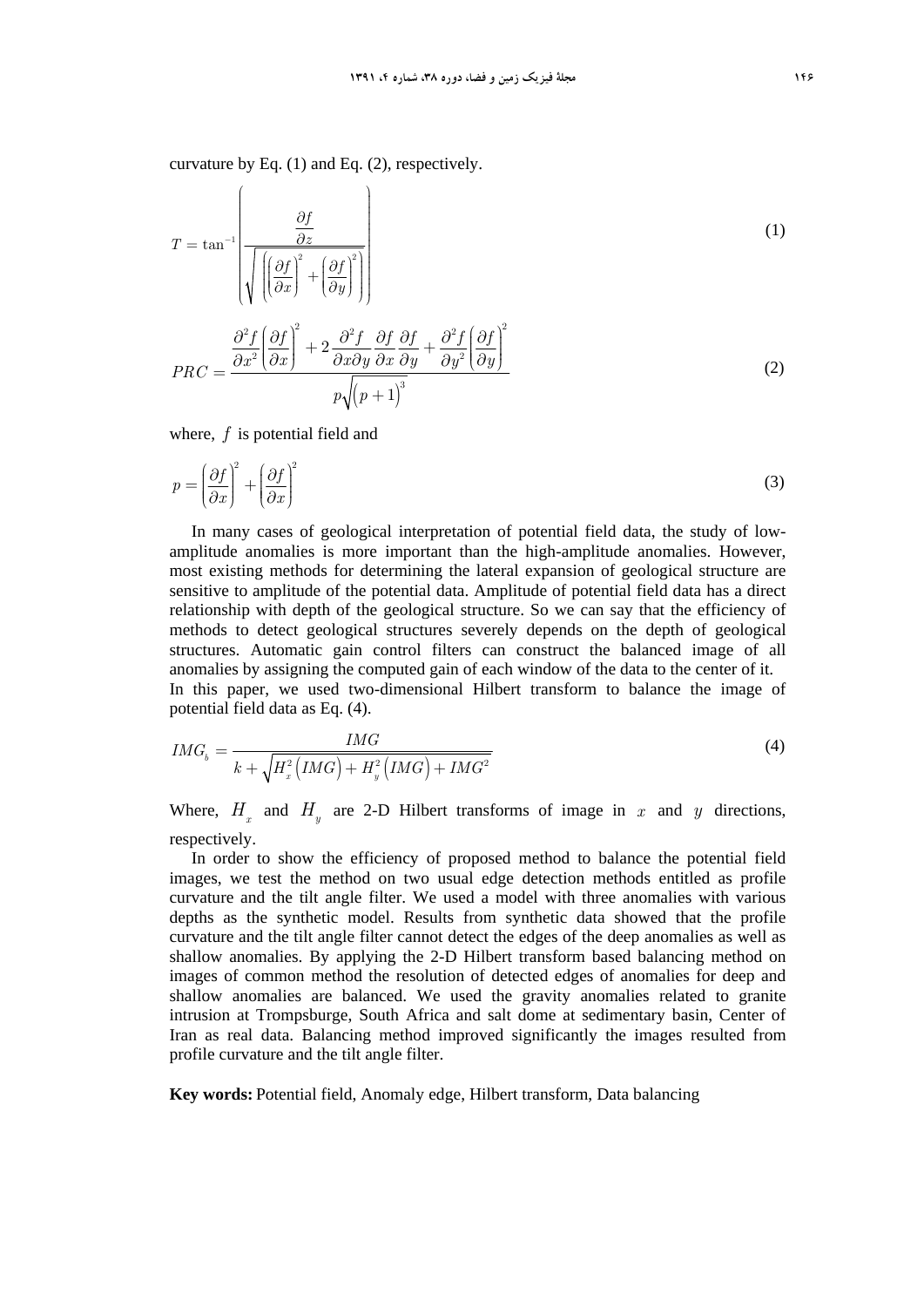**1 مقدمه** 

تعيين محدوده بيهنجاري يا بهعبارتديگر تعيين لبههاي بيهنجاري يكي از اساسيترين گامهاي تفسير دادههاي گراني است. تعيين محدوده هندسي و گسترش جانبي ساختارهاي زمينشناسي در تحقيقات ژئوفيزيكي يكي از پارامترهاي مهم است. تاكنون روشهاي گوناگوني براي تشخيص مرز بيهنجاريها معرفي شده است كه از جمله ميتوان به سيگنال تحليلي، فيلتر زاويه شيب و گراديانهاي افقي كلي اشاره كرد (كوپرو كوان، 2008). دامنه دادههاي ميدان پتانسيل محدوده گستردهاي از دامنهها را شامل ميشود. در بسياري از موارد بررسي بيهنجاريهاي با دامنه كم از نظر زمينشناسي، اهميت بيشتري نسبت به بيهنجاريهاي با دامنه بزرگ دارند (كوپر، 2009). اما اكثر روشهاي موجود براي تعيين گسترش جانبي ساختار زمينشناسي به دامنه ميدان پتانسيل اندازهگيري شده حساس هستند. دامنه ميدان پتانسيل اندازهگيري شده رابطه مستقيمي با عمق ساختار زمينشناسي دارد. بنابراين ميتوان گفت كه توانايي روشهاي موجود براي آشكارسازي محدوده ساختارهاي زمينشناسي بهشدت به عمق آن ساختار وابسته است. بهعبارت ديگر با افزايش عمق ساختار زمينشناسي قدرت تفكيك محدوده آشكار شده با روشهاي مرسوم كاهش مييابد. فيلترهاي تقويت دامنه خودكار با محاسبه مقدار تقويت در هر پنجره از داده و نسبت دادن آن به مركز پنجره ميتوانند تصاوير متوازني از همة بيهنجاريها با دامنه يكسان ايجاد كنند (راجاگوپالان و ميليگان، 1995).

**2 بهبود كيفيت تصاوير دادههاي ميدان پتانسيل**  روشهاي گوناگوني براي بهبود كيفيت تصاوير حاصل از برداشتهاي ميدان پتانسيل وجود دارد. دو روش متداول براي اين هدف، روش انحناي نيمرخ و روش زاويه كجي هستند. انحناي دادههاي ژئوفيزيكي يكي از نشانگرهاي

مهم است كه استفاده از آن در دادههاي ميدان پتانسيل و دادههاي لرزهاي بازتابي داراي سابقه طولاني است (فيليپس و همكاران، 2007؛ بلومنتريت و همكاران، 2006). در واقع انحناي نيمرخ در هر نقطه نرخ تغييرات شيب در راستاي گراديان بيشينه را نشان ميدهد. انحناي نيمرخ دادههاي ميدان پتانسيل بهصورت رابطه (1) تعريف ميشود (ميتاسوا و ياراسلاف ، 1993):

 (1)  $p\sqrt{(p+1)}^3$  $2 f (2t)^2$   $2^2 f (2t)^2$  $\frac{f}{r^2} \left[ \frac{\partial f}{\partial x} \right]^2 + 2 \frac{\partial^2 f}{\partial x \partial y} \frac{\partial f}{\partial x} \frac{\partial f}{\partial y} + \frac{\partial^2 f}{\partial y^2} \left[ \frac{\partial f}{\partial y} \right]$  $PRC =$  $\partial x^2\left(\partial x\right)$  *a*  $\partial x\partial y\ \partial x\ \partial y$   $\partial y^2\left(\partial y\right)$  $\frac{\partial^2 f}{\partial x^2} \left( \frac{\partial f}{\partial x^2} \right)^2 + 2 \frac{\partial^2 f}{\partial x \partial x \partial x} \frac{\partial f}{\partial x \partial x} + \frac{\partial^2 f}{\partial x \partial x \partial x} \left( \frac{\partial f}{\partial x} \right)^2$  $\partial x^2\,big(\partial x\big) \quad \quad \partial x \partial y \; \partial x \; \partial y \quad \partial y^2\, \big(\partial y\big)$ 

كه در آن، *f* ميدان پتانسيل و

$$
p = \left(\frac{\partial f}{\partial x}\right)^2 + \left(\frac{\partial f}{\partial x}\right)^2\tag{7}
$$

ازآنجاكه بيشينه مقادير مشتق اول در نقاط صفر مشتق دوم اتفاق ميافتند بنابراين در نقاط مرز ناهنجاريها انتظار ميرود كه انحناي نيمرخ داراي مقداري نزديك به صفر باشد. نتايج روش انحناي نيمرخ بهشدت به دامنه دادههاي ميدان پتانسيل وابسته است. بنابراين اين روش در تعيين لبههاي ناهنجاريهاي كم دامنه كه معمولا معادل ناهنجاريهاي عميق هستند، عملكرد ضعيفي دارد.

فيلتر فاز محلي يكي ديگر از ابزارهايي است كه بهمنظور بهبود كيفيت تصاوير دادههاي ميدان پتانسيل مورد استفاده قرار ميگيرد. ميلر و سينگ (1994) فيلتر فازي زاويه كجي را به صورت رابطه (3) معرفي كردند.

$$
T = \tan^{-1} \left( \frac{\frac{\partial f}{\partial z}}{\sqrt{\left( \left( \frac{\partial f}{\partial x} \right)^2 + \left( \frac{\partial f}{\partial y} \right)^2 \right)}} \right)
$$
 (7)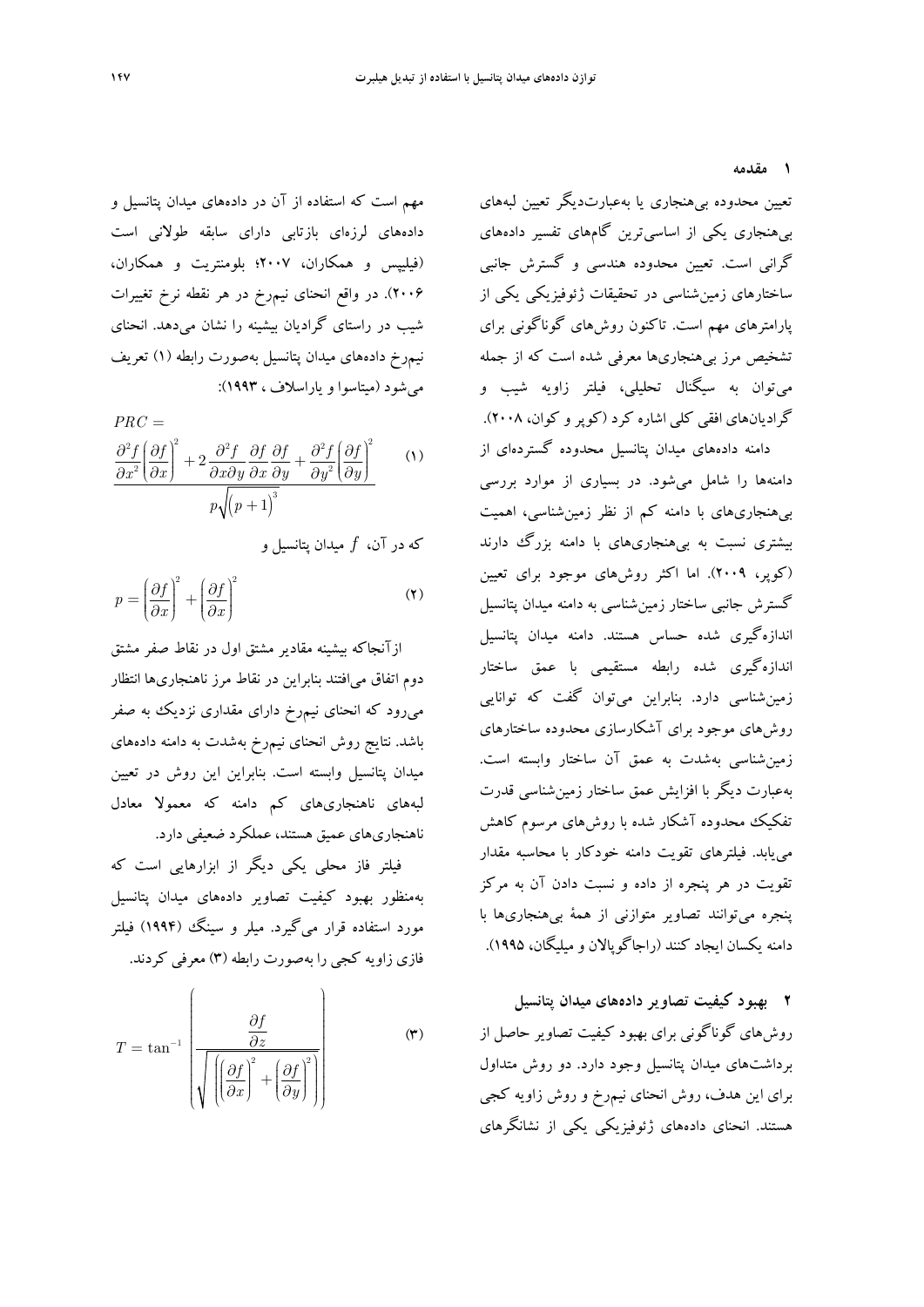$$
H(u,v) = -i \ sign(u,v) \tag{2}
$$

كه در آن، *u* و *v* عددموج فوريه است و

$$
sign(u, v) = \frac{u}{\sqrt{u^2 + v^2}} \hat{\mathbf{e}}_x + \frac{v}{\sqrt{u^2 + v^2}} \hat{\mathbf{e}}_y
$$
\n
$$
(9)
$$

 $y$  كه در آن،  $\hat{\textbf{e}}_{{}_y}$  و  $\hat{\textbf{e}}_{{}_y}$  بردارهاى واحد در راستاى  $x$  و است.

#### **4 مدل مصنوعي**

براي بررسي كارايي روشهاي متداول انحناي نيمرخ و زاويه كجي و متوازن شده آنها از مدل مصنوعي كه در اكثر مقالات معتبر بدان اشاره شده است، استفاده ميشود. در شكل 1 موقعيت مكاني سه ناهنجاري از زواياي ديد متفاوت نشان داده شده است.

در اين شكلها، ترتيب صعودي عمق ناهنجاريها بهصورت ناهنجاري سرخ، آبي و سبز است. در شكل 2 نيز مدل مصنوعي بهصورت سهبعدي بههمراه ناهنجاري گراني محاسبه شده نشان داده شده است. به دادهها نوفه تصادفي با شدت 0/1 درصد بيشينه دامنه ناهنجاري اضافه شده است (كوپر و كوان،  $\Lambda$  فيلتر زاويه كجي هنگامي كه نقاط مشاهده روي چشمه ناهنجاري قرار دارد، داراي مقادير مثبت است. در لبه بيهنجاريها مقدارگراديان قائم برابر با صفر و گراديانهاي افقي بيشينه هستند، بنابراين مقدار اين فيلتر در لبهها برابر با صفر و در ساير نقاط، فيلتر داراي مقدار منفي خواهد بود. اين روش نيز براي ناهنجاريهاي عميق كارايي ضعيفي دارد.

### **3 توازن تصاوير دادههاي ميدان پتانسيل**

براي بهبود كارايي روشهاي پيشگفته در تعيين مرز ناهنجاريها ميتوان تصاوير بهدست آمده از آنها را متوازن ساخت. براي متوازن كردن هر تصوير از دادههاي ميدان پتانسيل ميتوان از رابطه (4) استفاده كرد (كوپر، 2009):

$$
IMGb =
$$
  
\n
$$
\frac{IMG}{k + \sqrt{H_x^2(IMG) + H_y^2(IMG) + IMG^2}}
$$
\n
$$
(*)
$$

*H* و *<sup>x</sup>* كه در آن، *H* بهترتيب تبديل هيلبرت *<sup>y</sup>* تصوير در راستاي محور *x* و *y* است و *k* يك مقدار ثابت است كه كارايي فيلتر را كنترل ميكند. عملگر تبديل هيلبرت دوبعدي بهصورت رابطه (5) تعريف ميشود (مون و همكاران، 1988):



**شكل .1** موقعيت مكاني سه ناهنجاري از زواياي ديد متفاوت.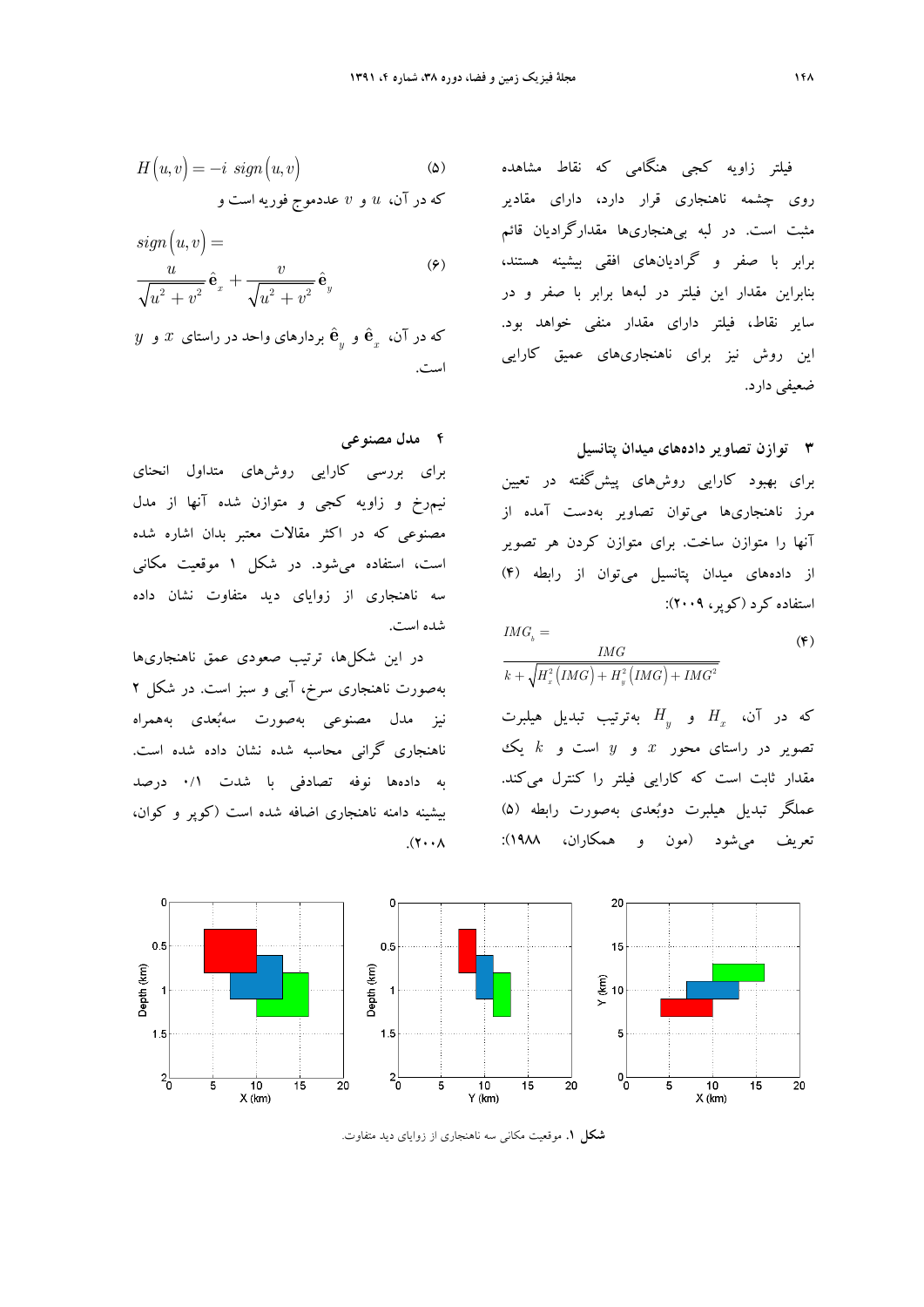

**شكل .2** مدل مصنوعي در حالت سهبعدي بههمراه ناهنجاري گراني.

در شكل 3 نتايج اعمال دو روش انحناي نيمرخ و زاويه كجي و متوازن شده آنها نشان داده شده است. همانطور كه مشاهده ميشود، تعيين لبهها در هر دو روش براي ناهنجاري كمعمق بهصورت مطلوبي صورت گرفته است. با افزايش عمق ناهنجاري كيفيت تفكيك لبهها اُفت چشمگيري نشان ميدهد. پس از اعمال روش متوازنسازي مطابق رابطه (4) كيفيت لبههاي ناهنجاري

براي ناهنجاريهاي كمعمق و عميق بهبود قابل توجهي يافته است. بهعبارتديگر دامنه ناهنجاري پس از اعمال فيلتر انحناي نيمرخ و زاويه كجي با افزايش عمق ناهنجاري كاهش مييابد. در مقابل متوازنسازي اين فيلترها دامنههاي يكساني را براي ناهنجاريها با عمقهاي متفاوت ايجاد كرده است.



**شكل .3** نتايج تعيين مرز ناهنجاريها با استفاده از (الف) فيلتر زاويه كجي، (ب) فيلتر زاويه كجي متوازن، (ج) فيلتر انحناي نيمرخ و (د) فيلتر انحناي نيمرخ متوازن.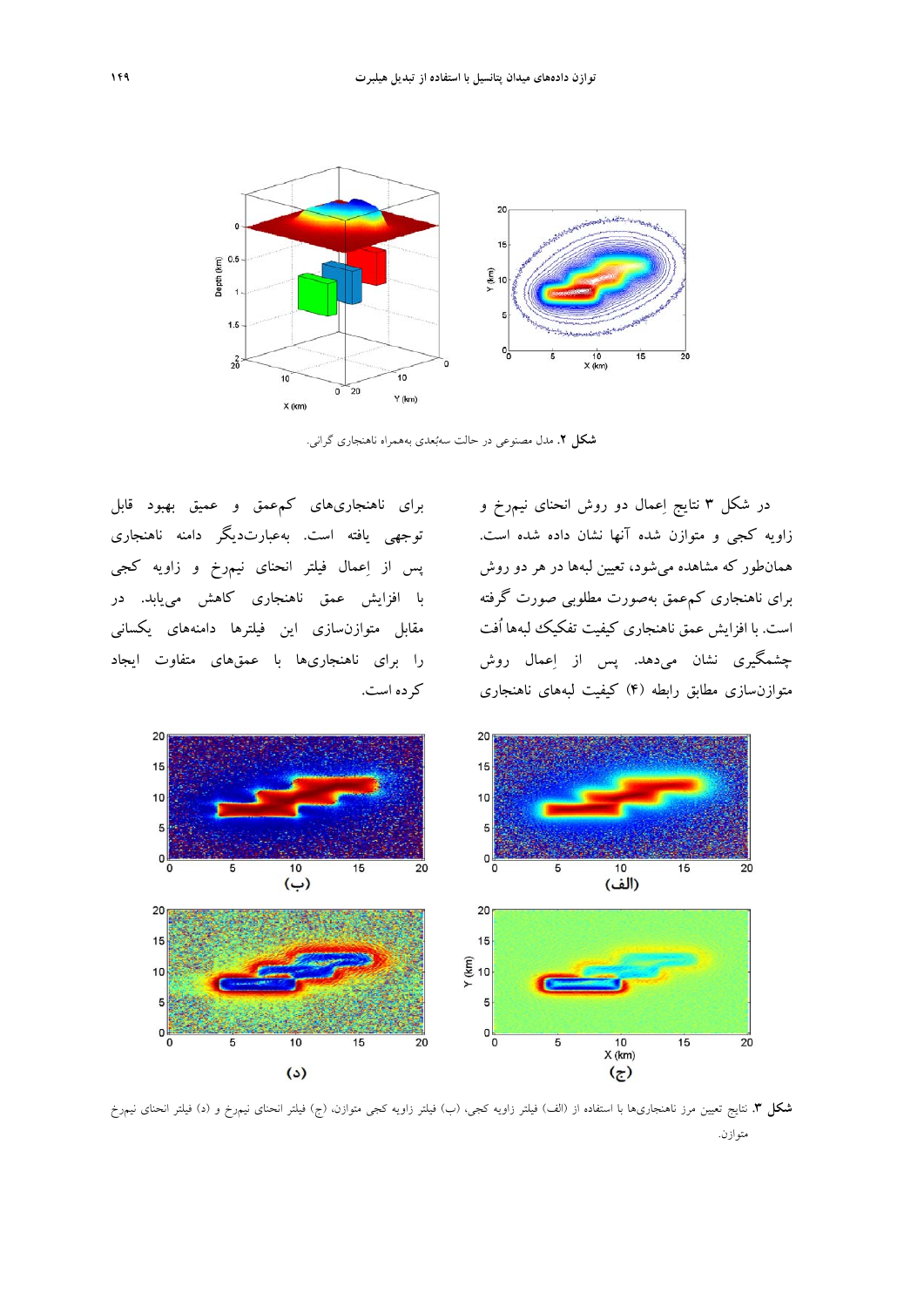بوچمان، 1960؛ كوپر و كوان، 2008). در شكل 4 نقشه جغرافيايي ناحيه مربوط نشان داده شده است. نقاط برداشت دادههاي گراني در شكل 5 و بخشي از ناهنجاري بوگه مربوط به ناحيه ترامسبرگ با ابعاد 200 × 200 كيلومتربهدست آمده در شكل 6 نشان داده شده است.

داده واقعي مورد بررسي در اين مقاله، مربوط به ناحيه ترامسبرگ واقع در افريقای جنوبی است. در اين ناحيه توده نفوذي وجود دارد كه منشا آن براساس تحقيقات صورت گرفته يك سيل گرانيتي است (كوپر، 2009؛



**شكل .4** موقعيت جغرافيايي ناحيه ترامپسبرگ (مار و كوله، 2006).



**شكل .5** موقعيت جغرافيايي نقاط برداشت دادههاي گراني (مار و كوله، 2006).

**5 داده واقعي**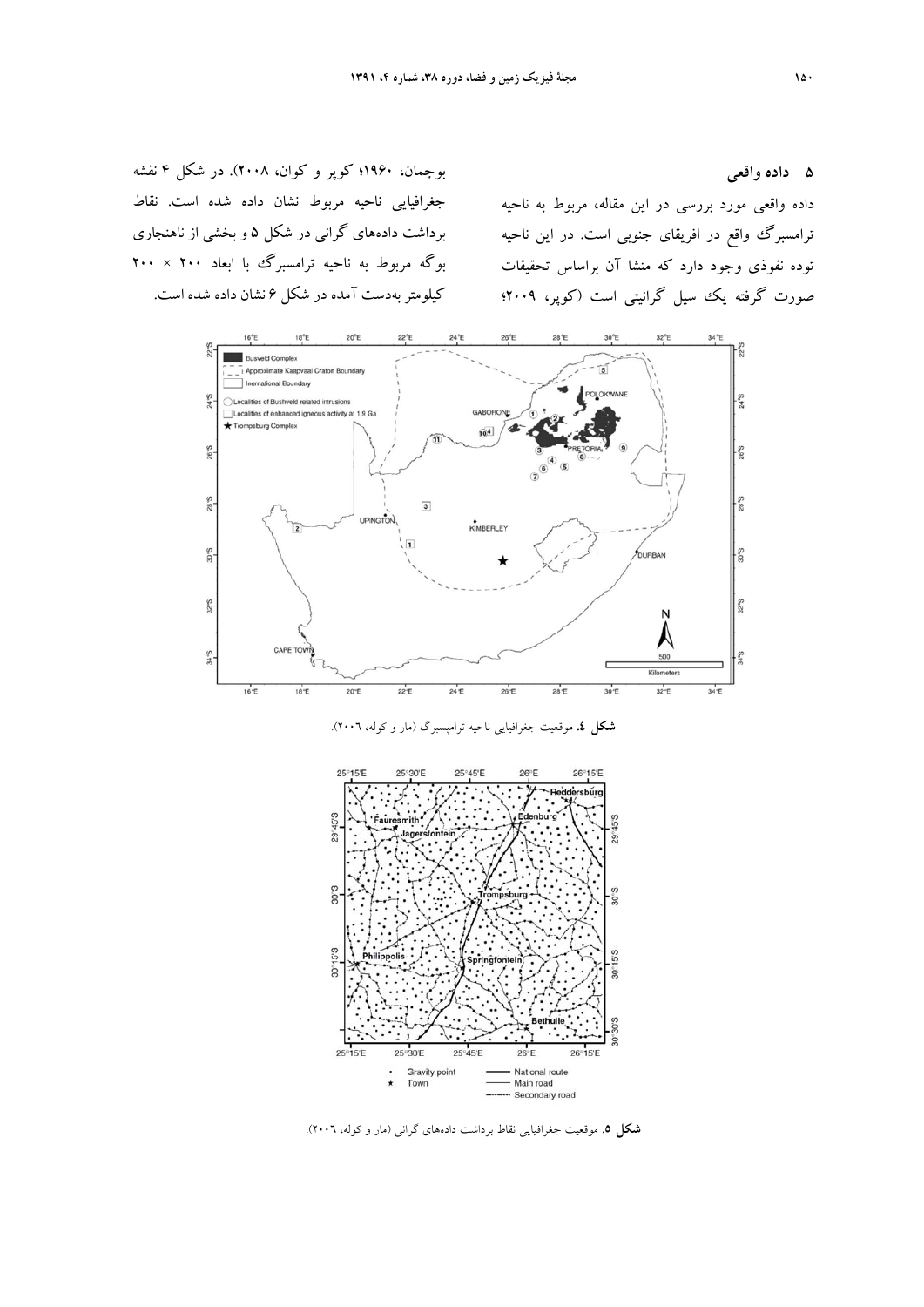

**شكل .6** بخشي از ناهنجاري بوگه مربوط به ناحيه ترامسبرگ با ابعاد 200 × 200 كيلومتر.

شكل 7 نتايج اعمال دو روش انحناي نيمرخ و زاويه كجي و متوازن شده آنها نشان ميدهد. همانطور كه مشاهده ميشود، با توجه به عمق زياد اين ناهنجاري (مار و كوله، 2006) لبههاي تعيين شده با دو روش انحناي نيمرخ و زاويه كجي كيفيت مطلوبي ندارد. پس از اعمال روش متوازنسازي كيفيت لبههاي ناهنجاري بهبود قابلتوجهي يافته است. براي بررسي بيشتر عملكرد روشهاي پيشگفته، داده واقعي ديگري مربوط به بخشي از حوضه رسوبي ايران مركزي شامل يك ساختار نمكي مورد

استفاده قرار گرفت. در شكلهاي 8 و 9 بهترتيب نقشه ماهوارهاي منطقه مورد بررسي و ناهنجاري بوگه برداشت شده در آن ناحيه نشان داده شدهاند. شكل 10 نتايج اعمال دو روش انحناي نيمرخ و زاويه كجي و متوازن شده آنها را نشان ميدهد. همانطور كه در شكل 10 مشاهده ميشود، لبههاي تعيين شده با دو روش انحناي نيمرخ و زاويه كجي، كيفيت مطلوبي ندارد. پس از اعمال روش متوازنسازي كيفيت لبههاي ناهنجاري بهبود قابلتوجهي يافته است.



**شكل .7** نتايج تعيين مرز ناهنجاري ترامپسبرگ با استفاده از (الف) فيلتر زاويه كجي، (ب) فيلتر زاويه كجي متوازن، (ج) فيلتر انحناي نيمرخ و (د) فيلتر انحناي نيمرخ متوازن.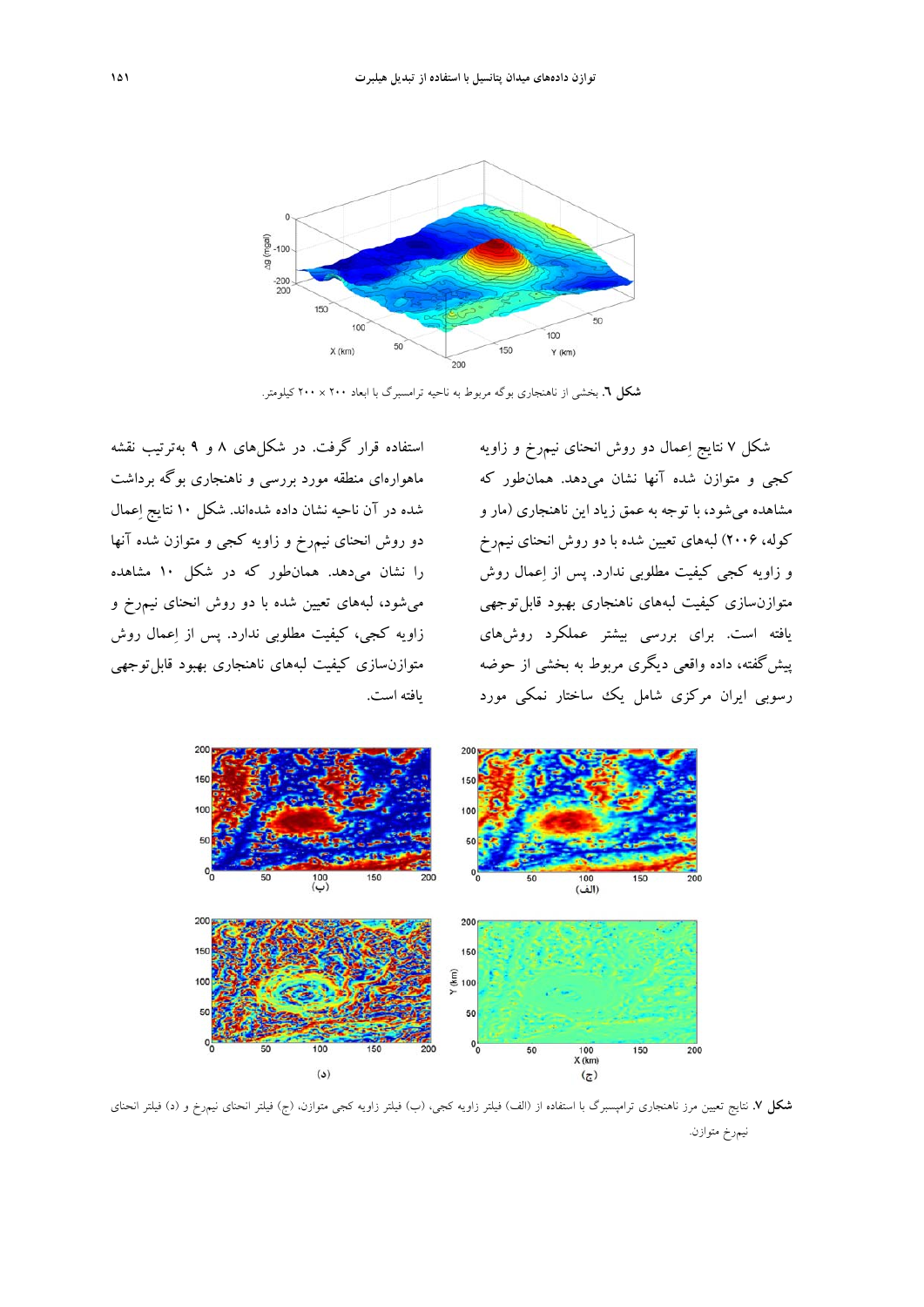

**شكل .8** نقشه ماهواره منطقه مورد بررسي (برگرفته از گوگلارت).



**شكل .9** ناهنجاري بوگه مربوط به منطقه نشان داده شده در شكل .8



**شكل .10** نتايج تعيين مرز ناهنجاري مربوط به بخشي از حوضه رسوبي ايران مركزي شامل يك ساختار نمكي با استفاده از (الف) فيلتر زاويه كجي، (ب) فيلتر زاويه كجي متوازن، (ج) فيلتر انحناي نيمرخ و (د) فيلتر انحناي نيمرخ متوازن.